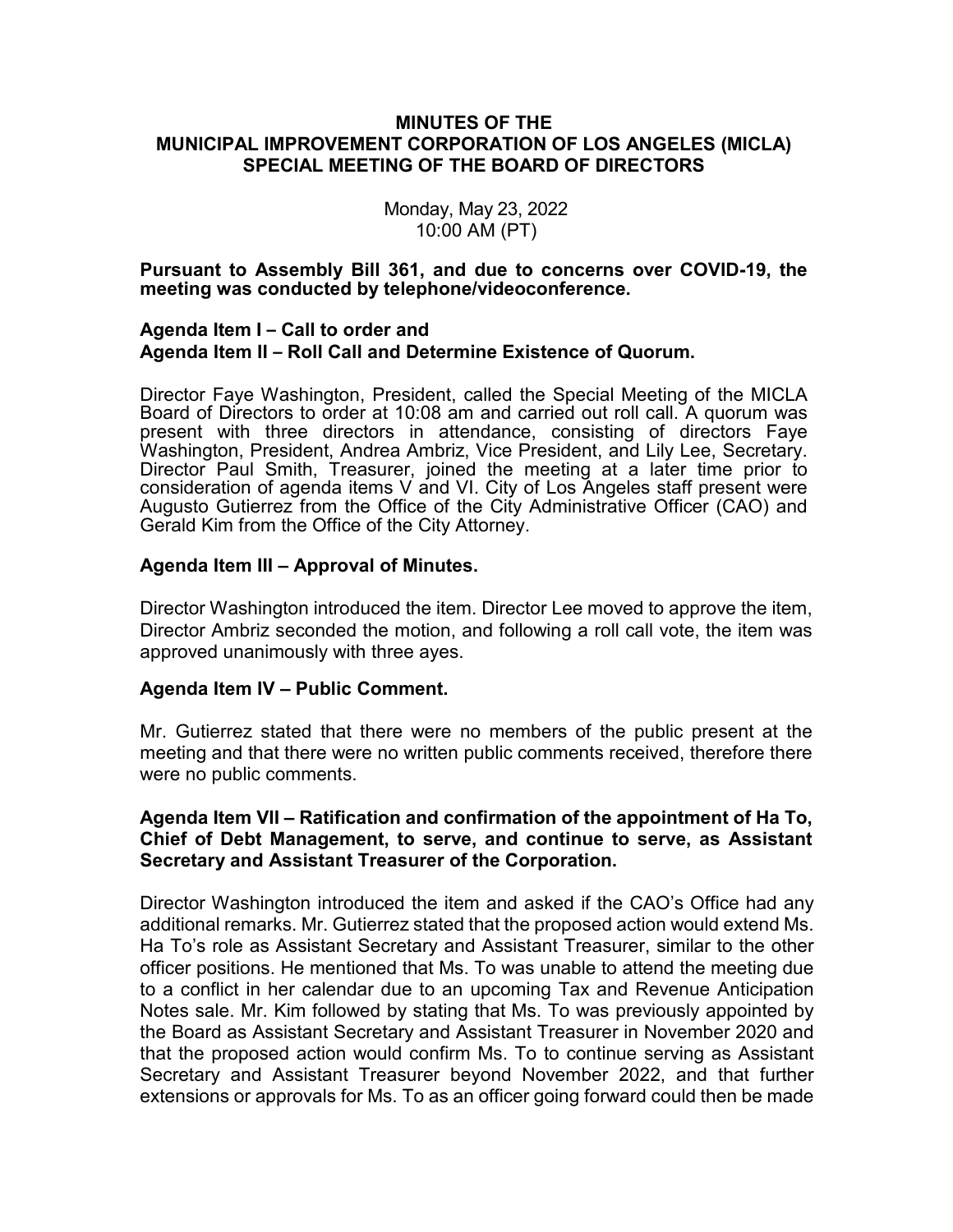in conjunction with the term of the other officer positions. There being no more discussion, Director Lee moved to approve the item, Director Ambriz seconded the motion, and following a roll call vote, the item was approved unanimously with three ayes.

**Agenda Item VIII – Consideration of the adoption of a resolution making findings and determinations in accordance with AB 361 Section 3(e) that the Board has reconsidered the circumstances of the state of emergency related to COVID-19 and that such state of emergency continues to directly impact the ability of the members to meet safely in person and/or that state or local officials continue to impose or recommend measures to promote social distancing.**

Director Washington introduced the item. Director Ambriz moved to approve the item, Director Lee seconded the motion, and following a roll call vote, the item was approved unanimously with three ayes.

**Agenda Item IX – Consideration of the adoption of a resolution ratifying and confirming (a) all actions taken by this Board, or purported to be taken by this Board, or taken by any officer or putative officer of the Corporation with respect to the issuance, offer, sale, execution, delivery, exchange or performance of any MICLA Bonds since the date of the last annual meeting of this Board, and (b) all agreements and commitments entered into by this Board or any officer or putative officer of the Corporation in connection with any MICLA Bonds since the date of the last annual meeting of this Board.** 

Director Washington introduced the item. Mr. Gutierrez stated that the proposed item was an administrative action to ratify all actions taken by the Board and its officers in the previous year. Mr. Kim followed by stating that the State enacts validating statutes multiple times per year, which covers local agencies. He further mentioned that MICLA is not covered under the State's validating statutes since it is a non-profit organization. Mr. Kim said that this would help rectify any potential errors in the previous year, although no mistakes were known to have occurred. Director Lee asked if the term "or purported to be taken by this Board" could be removed from Section 2 of the resolution. Mr. Kim noted that language can be removed from the resolution if that was the Board's desire. There being no more discussion, Director Washington moved to approve the item as amended by Director's Lee amendment to delete "or purported to be taken by this Board" in Section 2, Director Lee seconded the motion, and following a roll call vote, the item was approved unanimously as amended with three ayes.

**Agenda Item V – Reelect Director Ambriz. The current term for Director Ambriz ends on June 30, 2022. Subsequent term would begin on July 1, 2022 and end on June 30, 2026. Directors are elected by a majority vote of the Directors. It is recommended that the Board reelect Director Ambriz to another four-year term ending on June 30, 2026, subject to her acceptance.**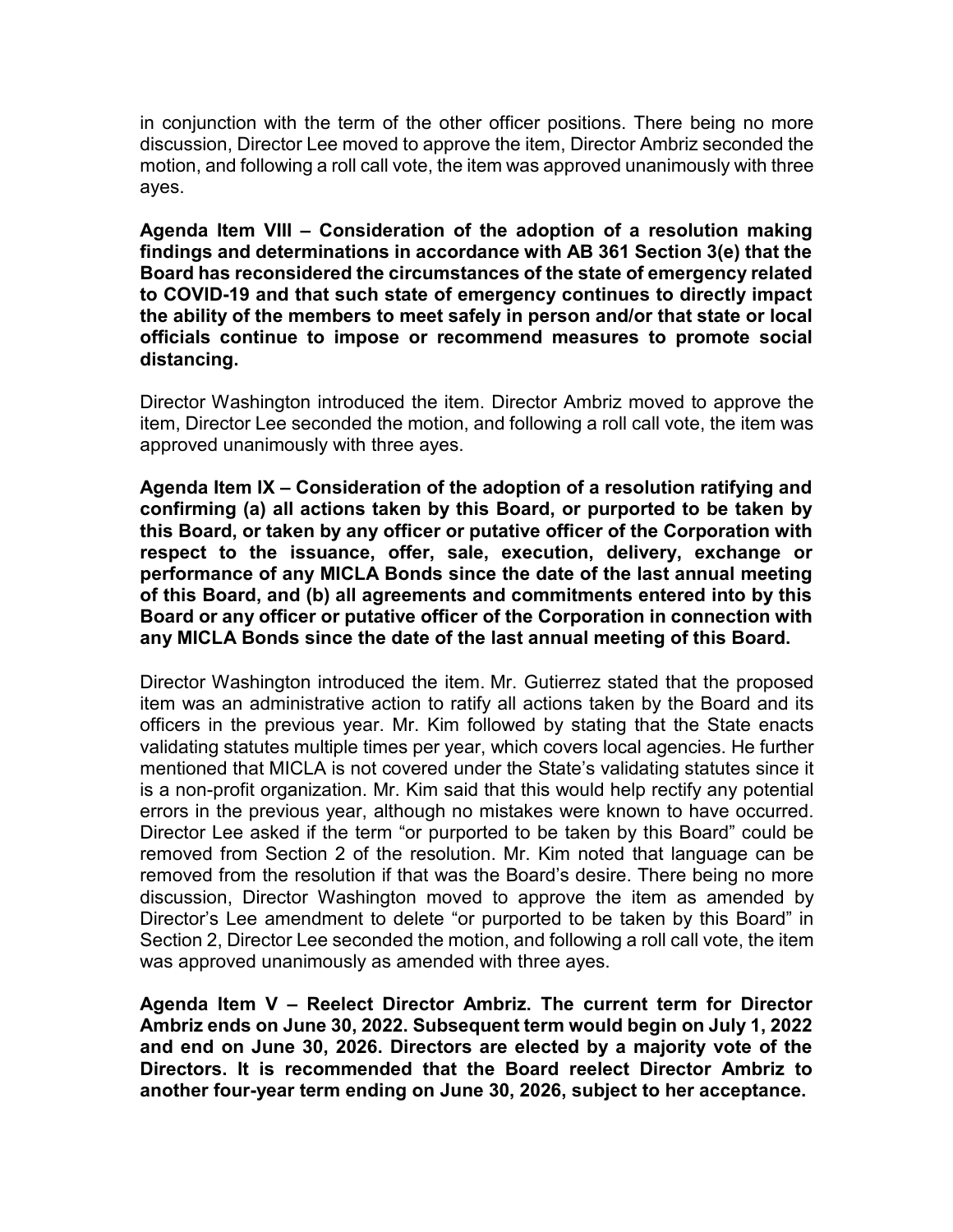Director Washington introduced the item. Director Lee moved to approve the item, Director Smith seconded the motion, and following a roll call vote, the item was approved with three ayes from directors Lee, Smith, and Washington, and one abstention from Director Ambriz. Director Ambriz accepted.

**Agenda Item VI – Reelect Director Smith. The current term for Director Smith ends on June 30, 2022. Subsequent term would begin on July 1, 2022 and end on June 30, 2026. Directors are elected by a majority vote of the Directors. It is recommended that the Board reelect Director Smith to another four-year term ending on June 30, 2026, subject to his acceptance.** 

Director Washington introduced the item. Director Lee moved to approve the item, Director Ambriz seconded the motion, and following a roll call vote, the item was approved with three ayes from directors Lee, Ambriz, and Washington, and one abstention from Director Smith. Director Smith accepted.

# **Agenda Item X – Adjournment.**

There being no more business to consider, the meeting adjourned at 10:38 am.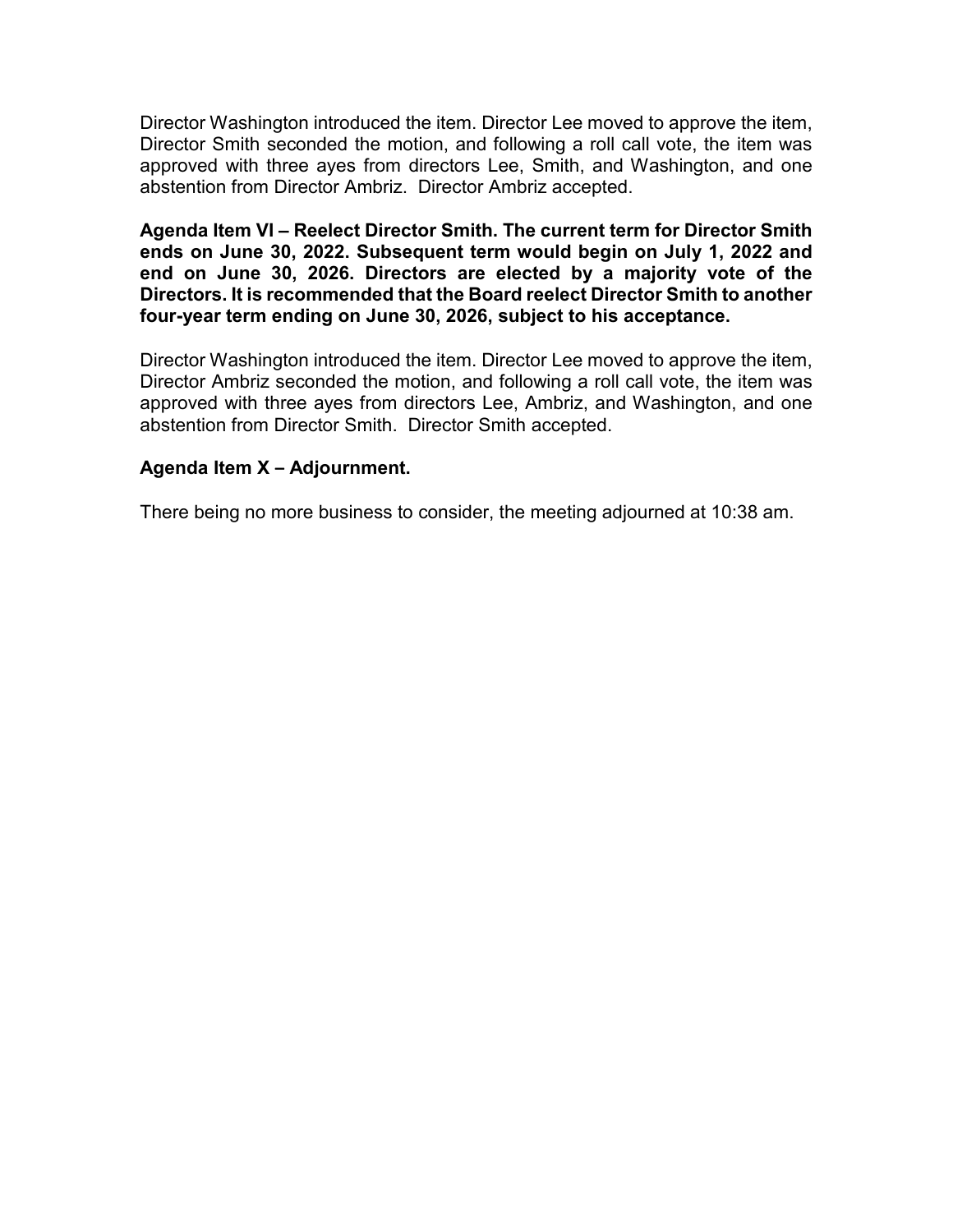# **RESOLUTION OF THE BOARD OF DIRECTORS OF THE MUNICIPAL IMPROVEMENT CORPORATION OF LOS ANGELES TO CONTINUE HOLDING MEETINGS OF THE BOARD VIA TELECONFERENCE IN ACCORDANCE WITH ASSEMBLY BILL NO. 361**

**WHEREAS**, the Board of Directors (the "Board") of the Municipal Improvement Corporation of Los Angeles (the "Corporation"), a California nonprofit public benefit corporation, is committed to preserving public access and participation in meetings of the Board;

**WHEREAS**, all Board meetings are open and public, as required by the Ralph M. Brown Act (commencing with Section 54950 of the California Government Code) (the "Brown Act');

**WHEREAS**, pursuant to the Brown Act and the Corporation's Amended and Restated Bylaws, the Board is permitted to conduct meetings via teleconference (as defined in the Brown Act);

**WHEREAS**, Section 54953(e)(3) of the Brown Act, as amended and supplemented by Assembly Bill No. 361, provides that a legislative body may continue to teleconference without compliance with Section 54953(b)(3) of the Brown Act if (a) a state of emergency (as defined in the Brown Act) remains active, or state or local officials have imposed or recommended measures to promote social distancing, and (b) certain findings are made by the legislative body not later than 30 days after teleconferencing for the first time pursuant to subparagraph (A), (B), or (C) of Section 54953(e)(1) of the Brown Act, and every 30 days thereafter;

**WHEREAS**, the state of emergency proclaimed by the Governor on March 4, 2020, as a result of the threat of COVID-19 (the "COVID-19 State of Emergency"), remains active;

**WHEREAS**, COVID-19 remains a public health concern in the City of Los Angeles;

**WHEREAS**, this Board has reconsidered the circumstances of the COVID-19 State of Emergency and desires to make the requisite findings pursuant to Section  $54953(e)(3)$  of the Brown Act; and

**WHEREAS**, all acts, conditions and things required by the laws of the State of California and the Articles of Incorporation and Amended and Restated Bylaws of the Corporation to exist, to have happened and to have been performed precedent to the adoption of this Resolution do exist, have happened and have been performed in regular and due time, form and manner as may be required;

#### **NOW, THEREFORE, BE IT RESOLVED BY THE BOARD OF DIRECTORS OF THE MUNICIPAL IMPROVEMENT CORPORATION OF LOS ANGELES**, as follows:

**Section 1.** The Board hereby finds that the recitals herein are true and correct.

**Section 2.** The Board has reconsidered the circumstances of the COVID-19 State of Emergency and hereby finds that such COVID-19 State of Emergency continues to directly